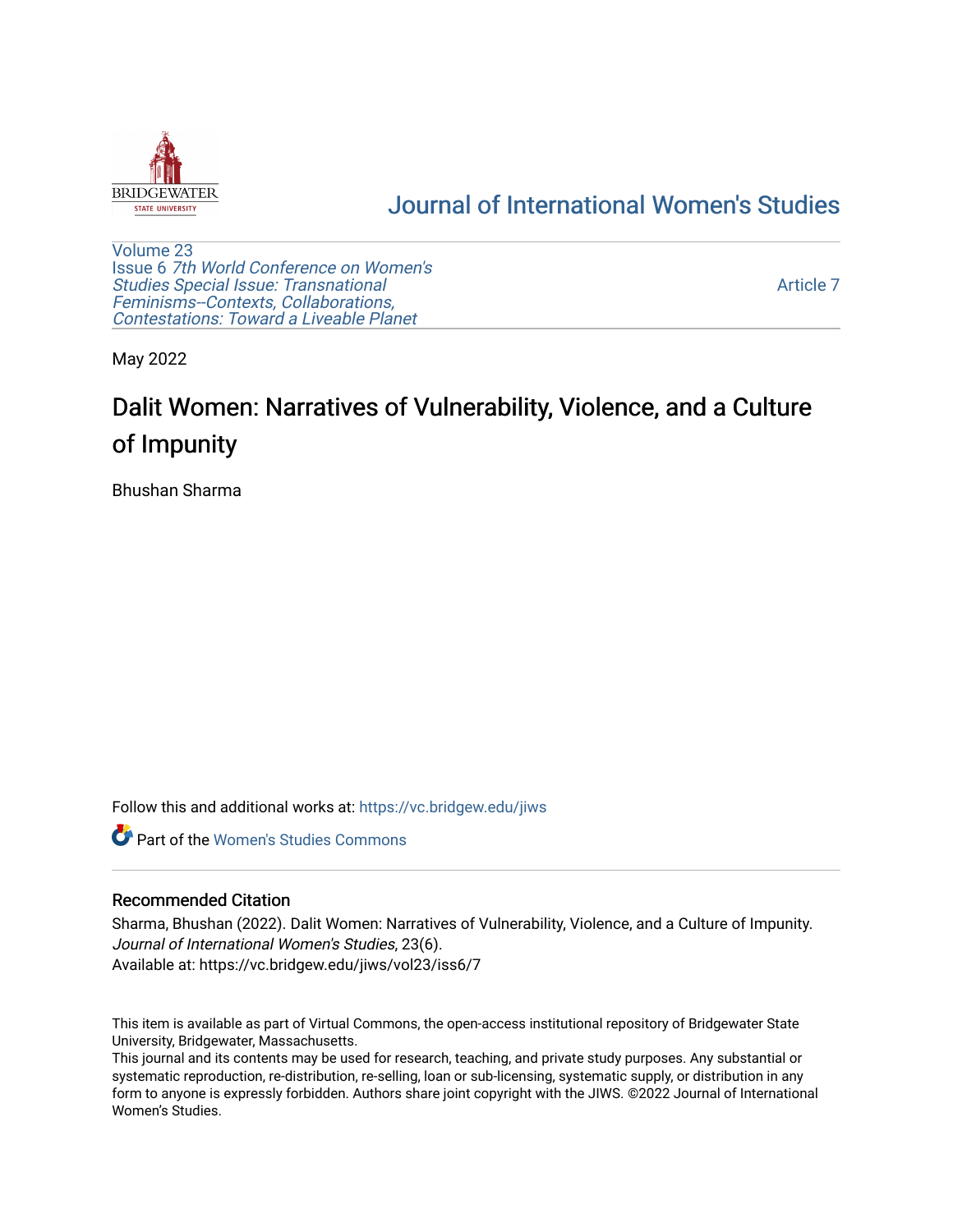## **Dalit Women: Narratives of Vulnerability, Violence, and a Culture of Impunity**

By Bhushan Sharma<sup>1</sup>

### **Abstract**

India, a mosaic of ethnic, religious, linguistic, and social factions, exhibits unity in diversity. As a result, Indian women come from diverse cultures, terrains, religions, and classes. They perform diverse social roles and have varied lived experiences, which augment assorted issues. Consequently, a review of the literature on Indian feminism highlights its complicacy. Mukhopadhyay (2016) explains that Indian feminism, which was primarily initiated by men (Raja Ram Mohan Roy, Jyotirao Phule, and others) mainly focussed on the abolition of evil practices like *Sati*, *Purdah*, polygamy, child marriage, illiteracy, and the rest. The concept of "Intersectionality" and intersectional oppression was neither known nor understood hence not represented by Indian feminists. In such a situation, adhering to the maxim 'Personal is Political,' it became the duty of the women, whose gender intersects with caste to represent their unique lived experiences. This paper attempts to gain insight into the world of Dalit women through the exploration of their select writings. P. Sivakami's *The Grip of Change*, Bama's *Sangati,* and Meena Kandaswami's poetry anthology *Touch* are used as literary study tools. The study demonstrates how the narratives of Dalit women provide a unique concept of "Indian intersectionality," where their social and political identities combine to create different modes of discrimination and disadvantage making them vulnerable to violence. The study may help us to understand approaches to the prevention of violence against Dalit women.

*Keywords:* Caste, gender, intersectionality, vulnerability, violence, silence, impunity, Dalit women, India, feminism

#### **Introduction: Indian Feminism and Intersectionality**

Unlike the western Feminist movement, Indian feminism was initiated by men (Chaudhuri 2005). Social reformers<sup>2</sup> stood for abolishing *Sati<sup>3</sup>*, *Purdah<sup>4</sup>*, polygamy, the custom of child marriage, abolishing the disfiguring of widows<sup>5</sup>, introducing the remarriage of uppercaste widows, promoting women's education, and the like. On the other hand, cultural and religious diversity in India made Indian feminism problematic as issues of Indian women diverge with their religious, cultural, and social backgrounds. Subsequently, in recent years literature related to gender and Indian feminist discourse has encompassed multiple strands where we can hear several voices emerging on gender issues bringing significant insight into

<sup>&</sup>lt;sup>1</sup> Dr. Bhushan Sharma is an Independent Researcher, Ph.D., Shri Mata Vaishno Devi University (J&K- India). She has edited the Special Issue, *"Casteing Gender: Intersectional Oppression of Dalit Women"* in the *Journal of International Women's Studies* and has published research articles and book reviews in SCI, Scopus, and UGC journals. Sharma has presented papers at numerous national and international conferences and has Chaired Sessions at TIIKM conferences. She is interested in Women's Studies, Indian writings in English, and Marginalized literature. Email id: [bhushan19smvdu@gmail.com.](mailto:bhushan19smvdu@gmail.com)

<sup>2</sup> Raja Ram Mohan Roy, Ishwar Chandra Vidyasagar, Mahatma Gandhi, Dwarkanath Gangopadhyay, Dhondo Keshav Karve along with others.

<sup>&</sup>lt;sup>3</sup> *Sati* or suttee is a historical Hindu practice, in which a widow sacrifices herself by sitting atop her deceased husband's funeral pyre.

<sup>4</sup> The practice in certain Muslim and Hindu societies of screening women from men or strangers, especially by means of a curtain.

<sup>5</sup> Many Brahman families required their windows to keep the head shaved and to sleep on the ground. She would be pressed to wear white clothing; avoid all 'hot', sweet, and non-vegetarian foods; eat rice only once a day, and other such practices.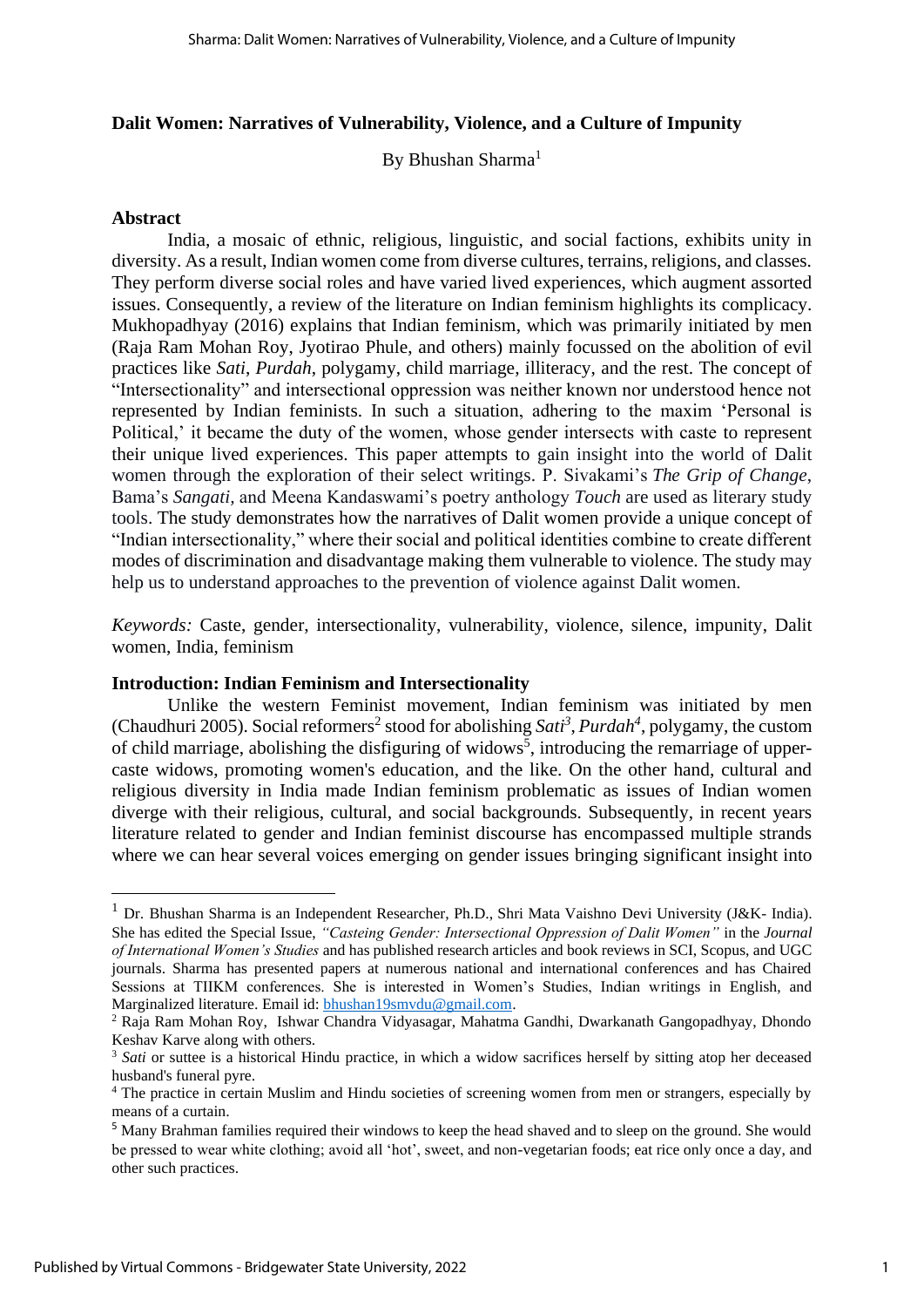the problems of women. These multiple voices, we can argue, are closely linked to their unique lived experiences because of their diverse cultural and gender roles.

Following the maxim, "Personal is political," varied groups of women began representing their experiences. Subsequently, it became the moral duty of Dalit women to voice their invisible lived experiences as they are not represented by mainstream feminists and also are not embodied in Dalit literature, which has been largely patriarchal and discusses the Dalit man as the central figure of suffering. Thus, Dalit women remain in the category of 'the outsiders within" (Sharma 2021). They are increasingly representing their unique narratives introducing the concept of 'Intersectionality' in Indian feminism. Coined by Kimberlé Crenshaw (1989), 'Intersectionality' provides an analytical framework for understanding how aspects of Dalit women's social and political identities combine to create different modes of discrimination and disadvantage.

Historically Dalits are former 'untouchables' who were excluded from the four *varnas*<sup>6</sup> of the society. The *Varna* system gave rise to the Caste System, which is socio-political stratification in Indian society. The caste system is a division of people into hereditary social groups. Thus civil, cultural, political, and economic rights of each caste are pre-set and ascribed by birth. The assignment of rights among castes is unequal. The caste of the people defines their occupation and social status<sup>7</sup>. The communities left out of the caste system are called the Outcastes. They are the former 'Untouchables,' who were deprived of basic rights such as the right to property, education, and civil and cultural rights and were restricted to marginalized locations. For their survival, they performed menial and unclean services to the upper-caste people. P. Sivakami states, "Even amongst the lower castes, hierarchies existed⸻*Pallars* were agricultural laborers, *Parayas* were drummers and menials, and the *Chakkiliyars* were cobblers" (2006: 63).

In the official government language, Dalits are referred to as Scheduled Castes (SCs), who along with Scheduled Tribes (STs) have been recognized as 'historically deprived' segments of the society by the constitution of India. The Indian Constitution carries certain safeguards in Article 341 to ensure the fundamental rights<sup>8</sup> for the Scheduled Caste as Indian citizens, and the Directive Principles<sup>9</sup> of State Policy authorize the state to protect this marginalized group from any further bigotry in modern Indian society based on their caste identity (Sabharwal and Sonalkar, 2015). Thereafter anti-discriminatory measures have been enforced and laws have been passed to eliminate discriminatory practices against the Scheduled Castes such as the Protection of Civil Rights (PCR), and the Prevention of Atrocities Act (POA) which aim to prevent crimes and atrocities stemming from discrimination and hatred toward Dalits. The Indian government also gives special relief to the 'weaker sections' of the society thus, Scheduled Castes (SCs) and Scheduled Tribes (STs), women, and children. Permanent

<sup>6</sup> *Varna* system is socio-religious Hindu stratification of society. *Varna* (meaning order/color/class) segregates the society into four basic categories: *Brahmins* (priests, teachers, intellectuals); *Kshatriyas* (kings and warriors); *Vaishyas* (merchants and agriculturists); *Shudras* (laborers and artisans). Communities that belong to one of the four *varnas* are called *savarna*.

<sup>7</sup> The Hindu social order consists of a four-fold Varna division in the society, 'The highest is that of the *Brahmans*  or priests, below them the *Kshatriyas* or warriors, then the *Vaishyas*, in modern usage mainly merchants, and finally the *Shudras*, the servants or have- nots

<sup>&</sup>lt;sup>8</sup> Fundamental rights are those rights that are essential for the intellectual, moral, and spiritual development of citizens of India. There are six fundamental rights recognized by the Indian constitution: Right to equality, Right to freedom, Right against exploitation, Right to freedom of religion, Cultural and educational rights, and Right to constitutional remedies.

<sup>9</sup> Directive Principles of State Policy aim to create social and economic conditions under which the citizens can lead a good life. They also aim to establish social and economic democracy through a welfare state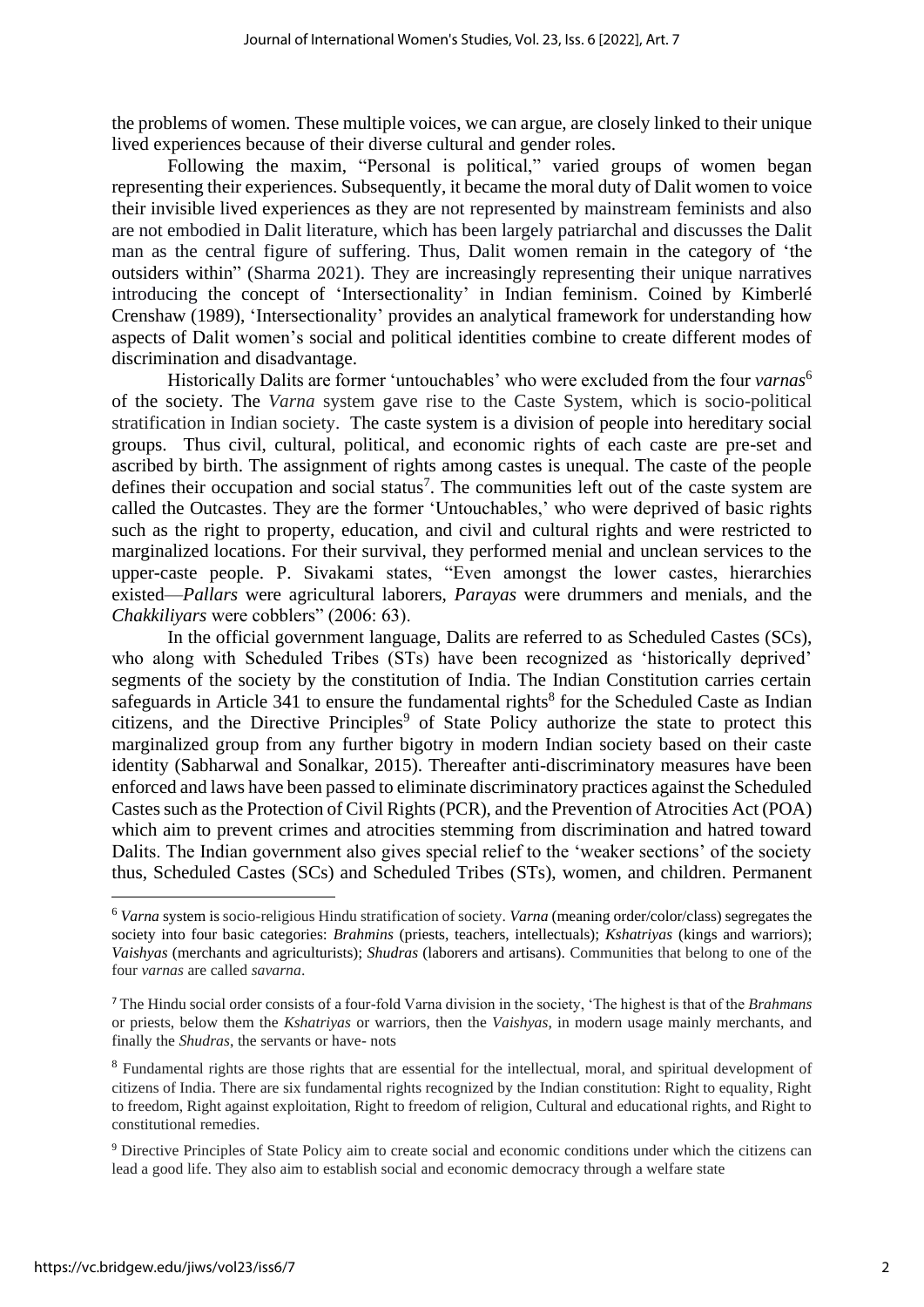national commissions have been set up to safeguard the rights of both SCs and STs as well as for women.

However, the writings of Dalit women reveal a distinctive reality underlining the range of women's issues such as labor and livelihoods, food and nutrition, violence against women, rape, sexual exploitation, and the rest. American-born Indian feminist, Gail Omvedt reflected on Dalit (ex-untouchable) women and argued in 1979 that these women were thrice oppressed: by caste, class, and gender. Dalit women in India are at the crossroads of gender, class, and caste (Sabharwal and Sonalkar 2015), Dalit women talk differently (Guru, 1995) as the social location of women belonging to the Dalit community raises unique problems in life, which are socially generated than being personal. Radhika Govinda (2022) in her article "Interrogating Intersectionality" provides a sense of the ongoing discursive debates in the emergent 'field' of intersectionality studies and brings into the conversation some Indian feminists, reflecting on intersectionality, especially in relation to caste-class-gender, as a discursive move to challenge the default assumption that the Global South does not participate in theory-making.

This paper presents an insight into the violent world of Dalit women. The study of select texts<sup>10</sup> explicates that though the practice of untouchability has been banned in independent India, many of the associated behaviors, norms, and values socially persist. Today also the majority of Dalits are located at the bottom of the social and economic hierarchy and suffer from an antisocial spirit and exploitation by dominant castes.

### **Select Writings of Dalit Women**

The paper explores three texts: *The Grip of Change, Sangati Events*, and *Touch* to comprehend the social location and situation of Dalit women that formulate their vulnerability. The first text, *The Grip of Change* (2006) is the semi-autobiographical novel of Palanimuthu Sivakami and is a self-English translation of her Tamil novel, *Pazhaiyana Kazhithalum* (1989). The author is an Indian Dalit feminist writer, activist, and former IAS (Indian Administrative Services) officer. Through the plight of Thangam, a *Periyar* (a low caste) woman, the writer reveals that the issues of Dalit women are still neglected not only by mainstream feminists but also by the patriarchal Dalit movement. Thus, fetching them a special status of "outsider within."<sup>11</sup> The second text, Bama's *Sangati Events* (2005) is the English translation of her second work originally published in Tamil (1994). The novel is an insight into the writer's community comprising of *Paraiya* (low caste) women, friends, and the known who live in her vicinity, and depicts their common and collective struggle. 3) *Touch* (2006) is a debut poetry collection of eighty-four poems by Meena Kandasamy, who comes from Tamil. The anthology is themed around caste and untouchability that depicts the life of the Dalit community. *Touch* illustrates the central role 'touch' plays in the lives of Dalits, the former 'Untouchables'; the very touch of these people is considered polluting. Hence, they are relegated to the peripheries. The anthology is divided into seven categories<sup>12</sup> which produce a realistic picture of shocking daily occurrences of exploitations of Dalits, primarily their women.

Women are "the second sex" (Beauvoir 1989) and they struggle with conditions, which are propagated by patriarchy. Also, men in many societies are socialized into dominating and

<sup>10</sup> P. Sivakami's *The Grip of Change*, Bama's *Sangati,* and Meena Kandaswami's poetry anthology *Touch.*

<sup>&</sup>lt;sup>11</sup> The term 'outsider-within' (1986), the prime condition for a standpoint, which she defines, "Outsider-within" are social locations or border spaces marking the boundaries between groups of unequal power. Individuals acquire identities as "outsiders within" by their placement in these locations" (300).

<sup>&</sup>lt;sup>12</sup> 'Bring him up to worship you'; 'Touch'; 'Add some spice'; 'To that more congenial spot'; 'Lines of control'; 'Slander in a slaughterhouse'; and 'Their daughters'.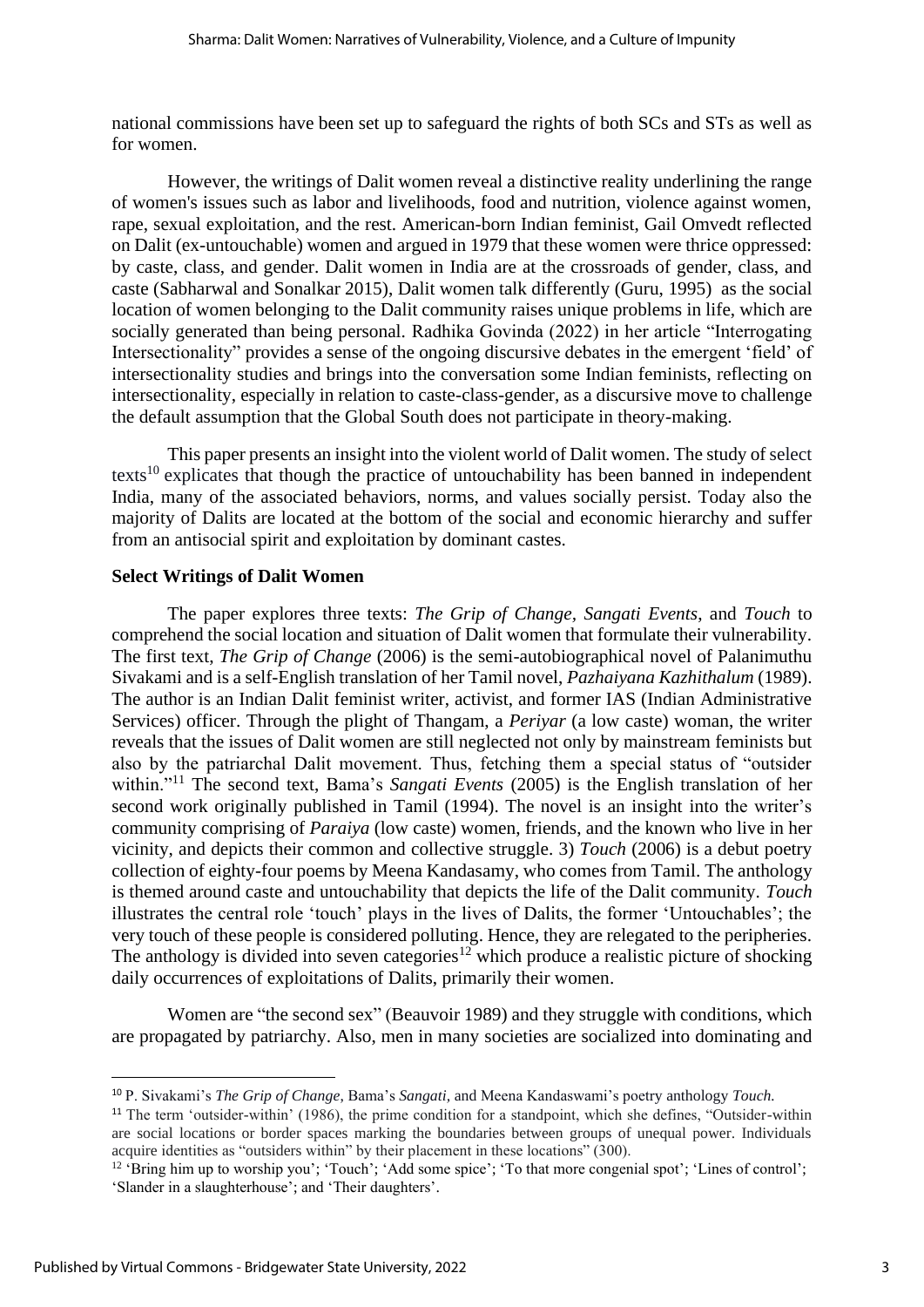aggressive behavior. Violence by men against women is the severest form of patriarchy. For Dalit women, the problem is momentous. They are one of the largest socially discriminated groups owing to their low caste. The caste system declares Dalit women to be inherently impure relegated to the category of "untouchable," which sanctions social exclusion. Their Dalit identity gives them a different set of problems. Even today many Dalit women lack access to basic resources like food, health, and education as a result they are poor landless wage laborers, scavengers, food gatherers, and the like. Sharma and Kumar (2020) assert that the interlocking nature of gender, caste, and class leads to the exploitation of rural Dalit women, thus making them powerless. They endure unique issues because of severely imbalanced social, economic, and political power equations. "Because we didn't go for planting work, they decided to burn our houses" (*The Grip* 61). Bama explicates:

The position of women is both pitiful and humiliating. In the fields, they have to escape from upper-caste men's molestations. At church, they first lick the priest's shoes and be his slaves while he threatens them with tales of God, Heaven, and hell. Even when they go to their own homes, before they have had a chance to cook some kanji or lie down and rest a little, they have to submit themselves to their husband's torment (*Sangati* 35).

Thus, the select writings attest to Gopal Guru's assertion, "Dalit women talk differently" (1995) because they have unique issues owing to their social location. Hunger is their prime enemy and they toil hard for their survival. The poem "Smell" in Kandasami's poetry anthology *Touch*  portrays the aftermath of the menial, untidy, and difficult labor that they have to perform because of their low status. The poem embodies,

I smell like Hard Labour. Physical Work. Toil. My smell lingers with me like it did With my mother, her mother, and her mother's mother. It is the only legacy I own And I shall never lose. Everywhere. . . I'm greeted with handkerchiefs, scarves, Shawls, saris, and even hands, covering the holder's noses ("Smell" 105).

The poetic expression in *Touch* is loud and explosive, which is the result of Kandasamy's anger at suppression and prejudice. She gives free rein to her words to bare facts that tell aloud the tales of silences.

I'll curse the skies, And shout: scream to you Words that incite wrath… ("Narration," L.7-9)

Caste – crueler than a disease, emotionless, dry, took its toll Confirming traditional truths: Dalits die, due to devotion. Unanswered questions remain ("Prayers" 57, L. 21-23).

Kandasamy addresses the issue of caste and gender discrimination in her anthology. The poem "Touch" (35) discusses that to select any person who has not experienced caste and gender discrimination, the sense of touch only brings pleasure.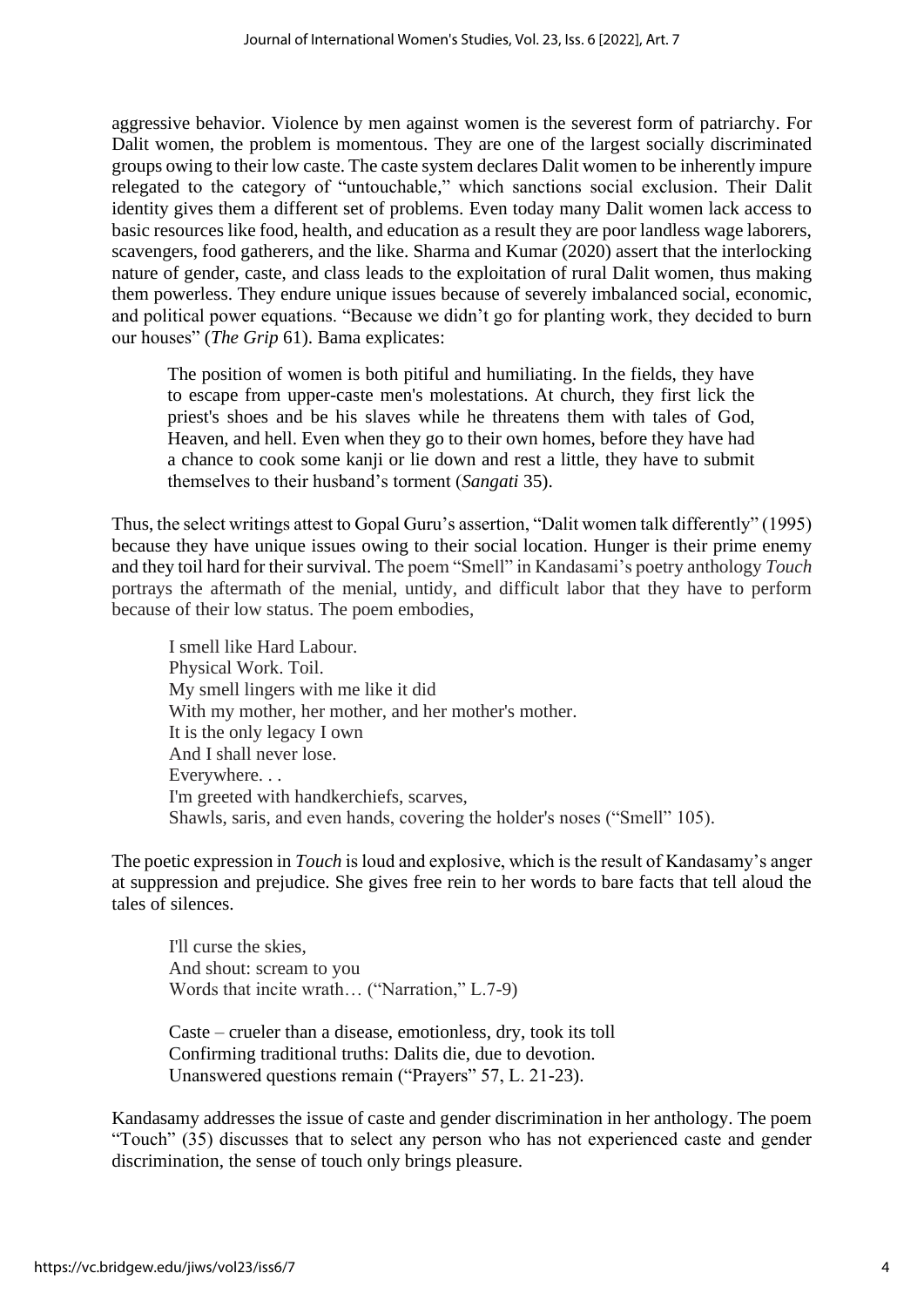Or, you may recollect how A gentle touch, a caress changed your life Multifold, and you were never the person You should have been. Feeling with your skin, Was perhaps the first of the senses, Its reality always remained with you— You never got rid of it. You will have known this. ("Touch" 24-31)

But in the same poem, Kandasamy differentiates these pleasant feelings to the harsh reality confronted by Dalits virtuously from the very same sense organ, the skin:

You will have known almost Every knowledgeable thing about The charms and the temptations That touch could hold. But you will never have known That touch—the taboo To your transcendence, When crystallized in caste Was paraphernalia of Undeserving hate ("Touch" 24-41).

Therefore, the poet bangs on the social constructions of caste hierarchy and patriarchy that create binaries: privileged and the unprivileged, oppressors and the oppressed, man and woman, upper-caste and lower-caste, mainstream and marginalized, and the rest. Thus, Kandasamy's poetry discards T.S. Eliot's notion of the impersonality of poetry<sup>13</sup> (1919). On the contrary, she asserts, "My writing is very, very autobiographical. It stems out of who I am, and what happened to me? I am extremely conscious of the fact that I am a woman and Dalit" (Kandasamy, 2008). Thus, her constrained anger, which is the outcome of suppression is evident in her poetry. *Touch* shows Dalits' marginal spatial reality through a feminist lens and produces a realistic picture of gruesome daily occurrences of gender prejudice and double bondage of Dalit women. The poem, "Narration" (*Touch* 56), explicates the physical and sexual abuse Dalit women are subjected to and their treatment as colonized bodies and sexual objects.

I'll weep to you about My landlord, and with My mature gestures— You will understand: The torn sari, disheveled hair Stifled cries and meek submission. *I was not an untouchable then?* ("Narration" L. 1-7)

<sup>&</sup>lt;sup>13</sup> The theory of impersonality refers to the concept of an impersonal relationship between a man as a poet and as a general man. According to Eliot, a poet should have two distinct personalities and he as a poet should uphold no relation with that of his personal self while composing his poetry ("Tradition and Individual Talent" 1919).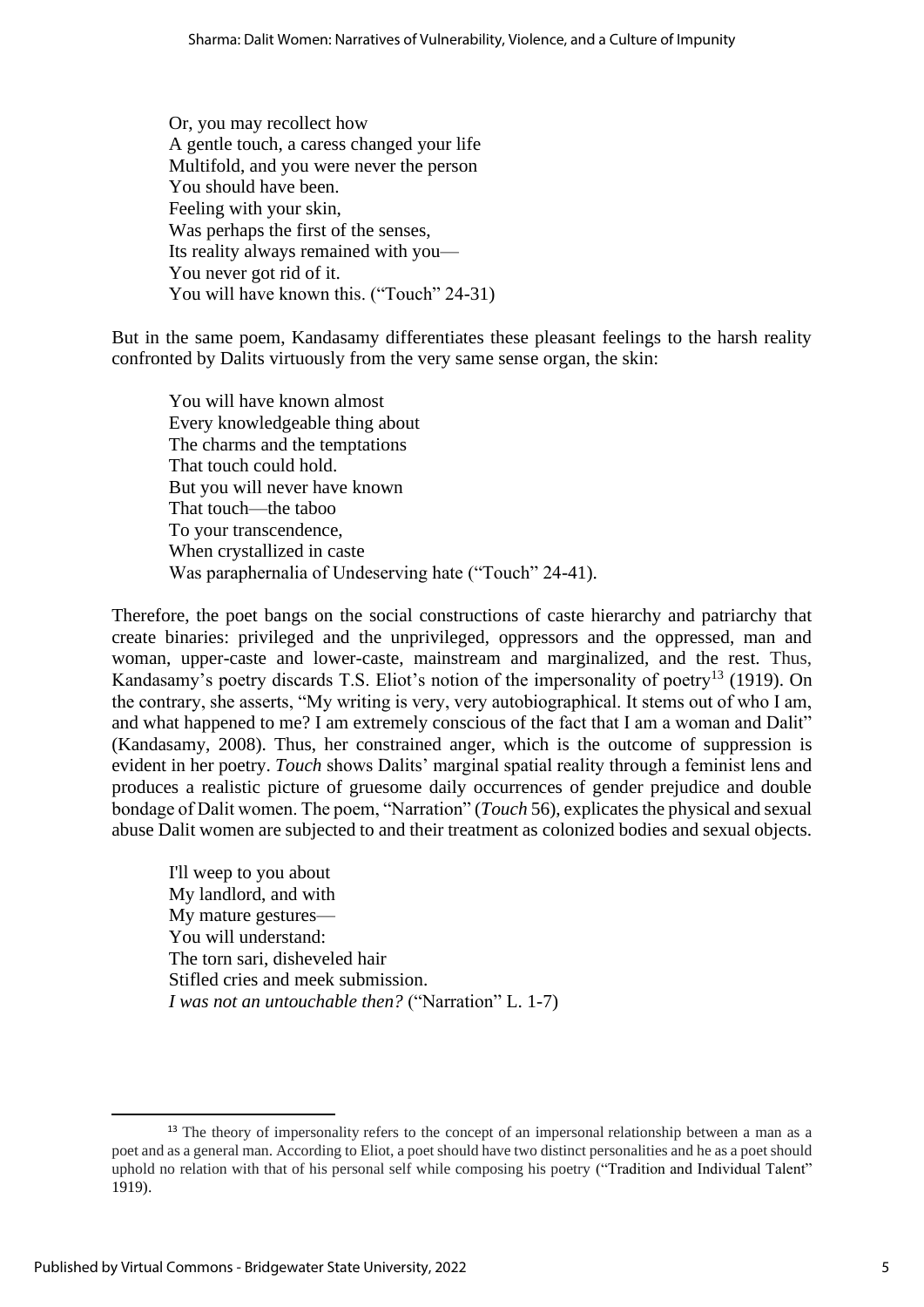In the poem "Last Love Letter" (51), the poet illustrates the helplessness of the oppressed to voice injustice. The oppressed can only speak through her body<sup>14</sup> (Spivak 1988). The poem brings out the paradox of love in death rather than love in life.

. . . Our passionate love, Once transcended caste. Let it now Transcend mortality . . . — Fear not beloved, In Love— Life is not compulsory. ("Last Love Letter, L.1-7)

The poem also brings to mind the several honor killings that have taken place in the name of caste. The writings of Dalit women, thus, depict their vulnerability, world of violence, and the prevailing culture of impunity. The exploration of *The Grip of Change* and *Sangati,* and *Touch*  help us to evolve a typology of violence suffered by Dalit women, which may broadly be grouped under two headings:

- a) Domestic violence
- b) Public violence

Dalit women endure the burden of twin patriarchy— one for being women at the hands of their own community men. Two, for being Dalit women at hands of upper-caste men who think it is their entitlement to oppress and exploit these women.

## **Domestic Violence**

Exploration of women's narratives and the ways they exercise agency and voice in their daily interactions reveal much more nuanced representations of their lives and experiences of violence alongside those of everyday struggle. The writers portray the physical violence like thrashing, lynching, and canning of women in the Dalit community. Bama reports, "[E]verywhere you look, you see blows and beatings, shame, and humiliation' (*Sangati* 66). Perspectives of the writers depict the violent treatment of women by husbands, fathers, brothers, and other male members of their community. For instance, Esakki's brothers kill her brutally for the sake of their honor.

They dragged her out of the cart, and without even caring that she was a fullterm pregnant woman with one sweep of a sword, they separated her head from her body. They sliced open her stomach, took out the baby, twisted its neck, and killed it (*Sangati* 53).

Another woman who is put to death is Perimma. She is exhausted because of her fieldwork and gendered labor at home. Her husband physically abuses her when she refuses to have sex with him because of her fatigue. Her Grandmother laments, "I reared a parrot and then handed it over to be mauled by a cat. Your *Periappan* (Perimma's husband) beat her to death. … He killed her so outrageously, the bastard" (*Sangati* 10). Dalit women are doubly burdened. They labor hard to support their families. They work outside their home to gather their day-to-day resources and also perform gender-based labor at home. And when they are not able to please their husbands because of their fatigue they suffer gender violence. Summing up their situation Bama explains that at home, husbands are least bothered to understand them. They think of

<sup>&</sup>lt;sup>14</sup> Refer to the case of Bhuvaneswari Bhaduri discussed by Gayatri Spivak in her essay 'Can a Subaltern Speak?' (1988).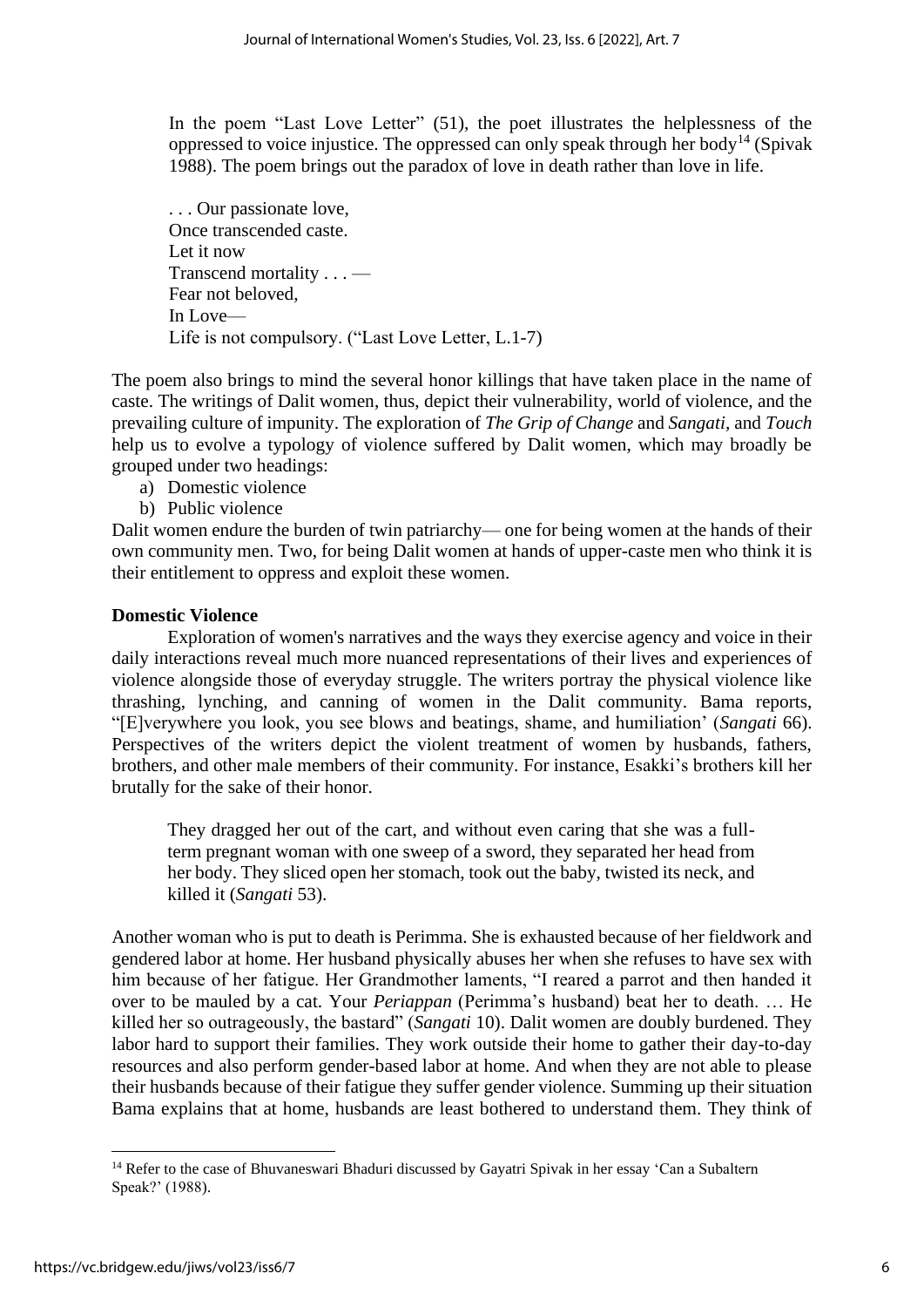their own satisfaction without caring for their health and mood after a day's long hard work. They are overwhelmed and crushed by their own disgust and exhaustion due to physical exploitation, as a result, they are totally oppressed and succumb to mental ill-health.

Numerous other writers have also explicated such narratives of domestic violence. 'At the slightest pretext, the husband showered blows and kicks on her. Sometimes he even whipped her' (Pawar 2015: 112-113). Baby Kamble (2008) in *The Prisons illustrates* that Dalit men did not hesitate to chop off the noses of their women who failed to abide by patriarchal norms. She states, 'He [husband] would beat me up for a flimsy reason… This was the life most women-led (Kamble 2008: 155). The everyday discrimination against Dalit women is thus marked by mental, emotional, and physical violence by their spouses and other family members. The representations of the writers also show the use of abusive language against women. For example, Thaayi's husband hurls, "You common whore, you, any passing loafer will come in support of you, you mother fucker's daughter. You will go with ten men (Sangati 24). The perspectives of the writers indicate that Dalit women are only subservient partners in marital relations.

The study also underlines the prime causes of domestic violence against Dalit women: male alcoholism, the man's suspicious nature, the husband's extramarital relations, and the complex social situations related to inter-caste marriages. The exploration of the texts shows, "It's one justice for men and quite another for women" (Sangati 24). Men have the freedom to have concubines or even to end the marriage and it is accepted as natural. "They say he is a man, if he sees mud, he'll step into it, if he sees water, he will wash." (Sangati 24). Whatever happens, must be according to the pleasure of men folk and their convenience. They can marry out of their caste. But women can marry only within the caste. For instance, Kathamuthu, a Dalit leader has three wives, the first is a Dalit, the second is an upper-caste, and the third is Thangam, a widow, whom he exploits sexually when she approaches him in distress. He also grabs her money which she gets after the court case. Bankim Chander Mandal states, "The control of women's sexuality has been made essential for the development of patriarchal caste hierarchy both for the maintenance of caste and for the legitimizing and control of the inheritance" ( 2013: 124).

Commenting on the reasons for domestic abuse, the narrator (*Sangati*) observes: Even though they are male because they are Dalits, they have to be like dogs with their tails rolled up when they are in the fields, and dealing with their landlords. There is no way they can show their strength in those circumstances. So, they show it at home to their wives and children. But then, is it the fate of our women to be tormented both outside their houses and within? (*Sangati* 65). Towards the end of the commentary, the narrator explores how caste and gender oppression affect women. Whereas the narrator initially thought that women quarreled with each other in the evening and morning because they were busy working during the day, she "gradually … came to understand the real reason" (Sangati 67). She views these women are triply oppressed. Like men, they are physically exploited and socially humiliated in the workplace, but are also solely responsible for labor within the domestic sphere, and are also sexually and physically abused by their husbands. To release their frustration and helplessness, the women fight and shout at each other.

#### **Public Violence**

The majority of women of the lower castes are economically disadvantaged. Unlike women from the dominant castes, these women have to work outside the home, which is crucial for the survival of their families. Many homes run solely on women's earnings as their men tend to spend theirs on themselves. The exploration of the texts shows that the women perform menial and survival activities such as procuring food, fuel, and water for their families, scavenging, tilling the land of landlords, and the rest. Thus, they have to work in the public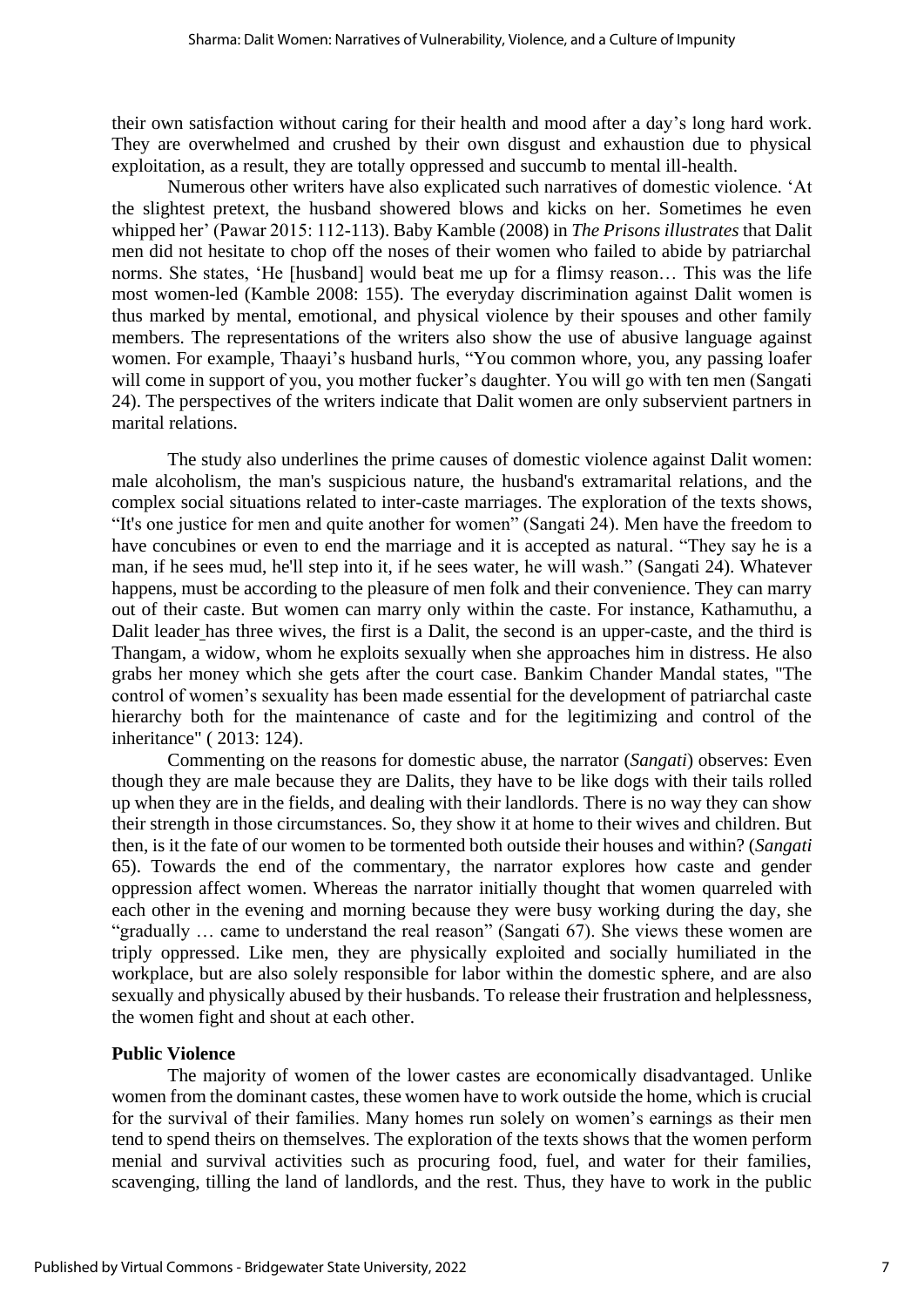realm to earn their living, making these destitute women vulnerable to constant threats of sexual molestation and rape by the dominant caste males. Thus, they are the victims of public patriarchy, also called extended patriarchy or extrinsic patriarchy, and undergo public violence owing to their caste, low status, and the nature of their work.

The select texts trace numerous accounts of upper caste tyranny towards the Dalit women in terms of labor, exploitation, and threat of rape. Being a Dalit woman is constantly being on a bed of thorns as they are constantly vulnerable to sexual harassment and abuse at the workplace. The narrative of Mariamma in *Sangati* speaks about the helplessness of women caught in interlocking oppressions of caste, class, and gender. Mariamma becomes a victim of sexual advances by an upper-caste landlord, Kumaraswami. She is accused, abused, and made a victim when she escapes from the landlord's efforts to molest her. Kumarasami distorts the whole incident for fear of tainting his image. She is muted as the women are not allowed to present their viewpoints. The Panchayat disgraces her in front of all and makes her pay a fine. Kaliamma's attempt to support her meets aggressive vehemence from the menfolk who silence her too. Mariamma had been warned by her friends:

It is best if you shut up about this. If you even try to tell people what actually happened, you'll find that it is you who will get the blame; it's you who will be called a whore… Are people going to believe their [upper-caste landlords'] words or ours? (*Sangati* 20).

Caste and gender, thus form a lethal combination that plays havoc with the lives of Dalit women. At times Dalit men are also helpless in protecting their women because it's difficult to stand up or make an enemy of dominant people. Because, in the end, they have to go to them for employment. The mentioned case illustrates the interlocking nature of Dalit women's oppression, which makes them voiceless and powerless. Their dignity and personhood have been crushed for centuries, leaving them like owned cattle or property. Urmila Pawar, a Dalit feminist activist writer, also represents the enforcement of archaic and unjust gender rules of caste *panchayats*<sup>15</sup> and explicates the case of a widow in her memoir, *The Weave of My Life* (2015). The widow is pregnant. The whole village knows who the man is. But only she is given the verdict.

She was made to lean forward, and women kicked her from behind till the child was aborted. The villagers felt this was a valiant act of bravery. They felt proud that they had protected the village's honor. If a woman was suspected to have erred, she was brought before the Panchayat for justice and punishment. She was publically judged and her other relatives would beat her up as well (Pawar 2015: 156).

Thus, Dalit women are subjected to severe exploitation by dominant groups. Rape and sexual abuse of the destitute low caste women by men of the dominant castes cause all the more concern. "Four Dalit women are raped every day, with several on multiple occasions" (The New Indian Express: 2019). *Dalit Women Speak Out: Caste, Class and Gender Violence in India* (2011), presents an analytical synopsis of the complexities of systemic violence that Dalit women face through an analysis of 500 Dalit women's narratives across four states: Andhra Pradesh, Bihar, Tamil Nadu, and Utter Pradesh. Excerpts of these women's narratives are utilized and analyzed to illustrate the wider trends and patterns of different forms of violence Dalit women are subjected to.

The more frequent forms of violence that are perpetrated against the majority of Dalit women are verbal abuse (62.4% of total women), physical assault (54.8%), sexual harassment and assault (46.8%), domestic violence (43.0%),

<sup>&</sup>lt;sup>15</sup> village councils.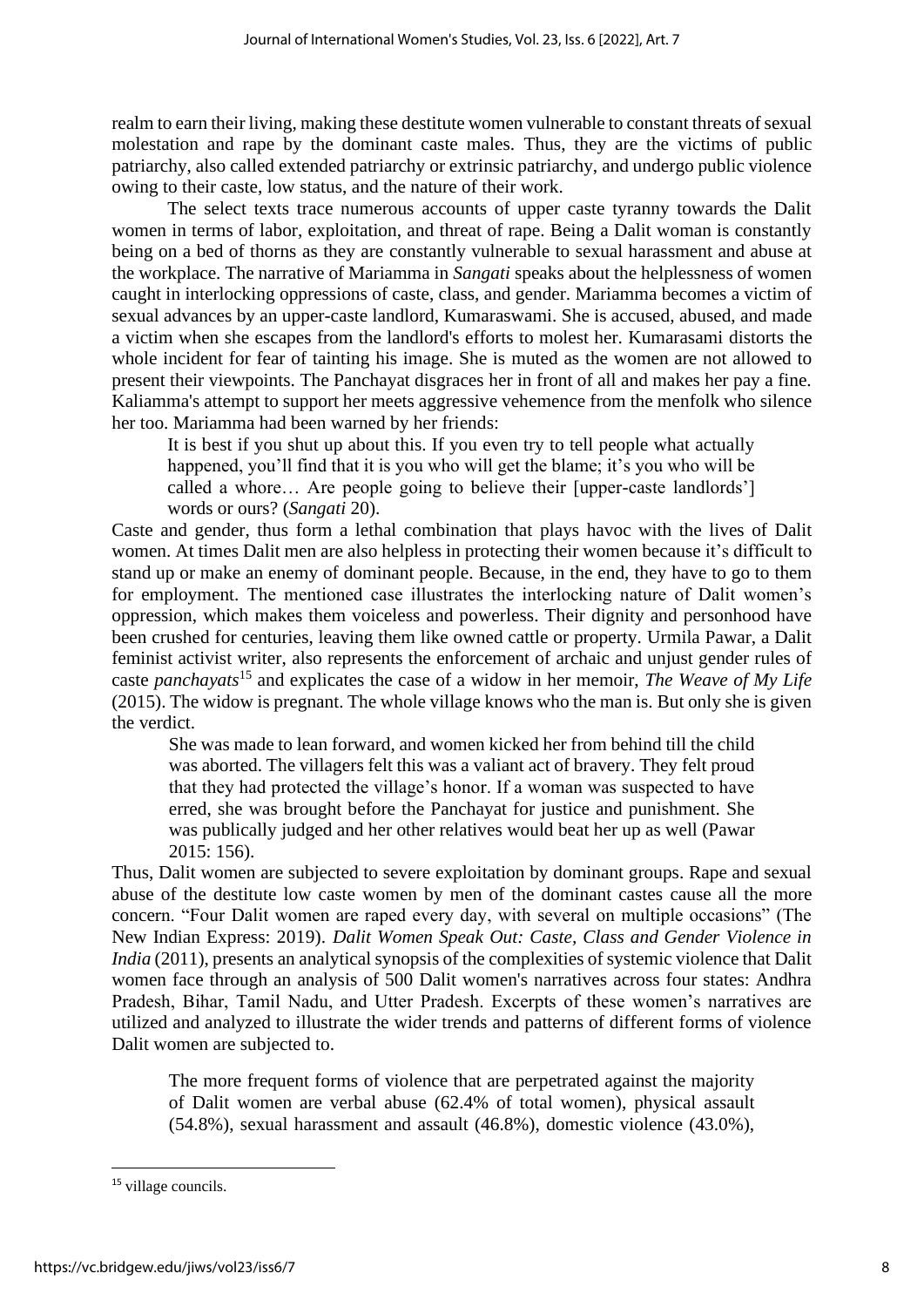and rape (23.2%), Thus, "[w]ithin the framework of 'difference' the issues of caste are primarily responsible for the oppression of Dalit women (Irudayam et. al 2011: 95).

The study also discusses the profile of Dalit women, the social context, forms, and frequency of violence, verbal abuse, physical assault, sexual violence, kidnapping, forced incarceration, medical negligence, female feticide, child abuse and domestic violence, casual factors for violence, and appalling effects of violence on these women. The study presents an analytical synopsis of the complexities of systemic violence that Dalit women undergo.

Similarly, the plight of Thangam in Sivakami's *The Grip of Change* exposes caste and gender hierarchies outside and inside the home that renders the woman an outcast in her community. She is sexually exploited by the landlord but remains silent, "I did not want it. But Udayar took no notice of me. He raped me when I was working in his sugarcane field. I remained silent; after all, he is my paymaster. He measures my rice" (*The Grip* 7). Thus, poverty is one of the major causes of women's exploitation and suffering. As the majority of the women are economically deprived and the responsibility to run their families lies on women's shoulders, a unique social reality is revealed by Sharankumar Limbale, an iconic Dalit writer,

There are Dalit families that survive by pleasing the Patils sexually. The whole village considers such a house as the house of the Patil's whore. Even the children born to her from her husband are considered the children of a Patil. Besides survival on the charity of a Patil, what else does a household expect? (*The Outcaste* 38).

The last words, "household expects" show a terrible pun. A Dalit woman meets the expectations of the household as amid poverty, hunger, and starvation she is expected to do anything for the survival of her family. The household of Dalits feeds on the charity of Patils; Immorality is committed by Patils, and a Dalit woman, who effaces herself to feed her family is titled a 'whore.' At times if a woman gets pregnant, the oppressive social structure holds the woman responsible for the birth of an illegitimate child and she is many a time punished and paraded (*Baluta* 270). Kandasamy in the poem, "Shame" (*Touch* 58), portrays the plight of a Dalit girl.

"Dalit Girl Raped" Is much too commonplace. Humiliation gnaws The sixteen-year-old. Gory scars on a wrecked body, Serve as constant reminders Of disgrace, helplessness. ("Shame" L. 9-15)

The poet further writes that there is no hearing against such crimes as dominant caste men are granted impunity for their crimes because of their caste-based status.

But, the criminals have Already mainstreamed— Their Caste is a classic shield. ("Shame" 6-9)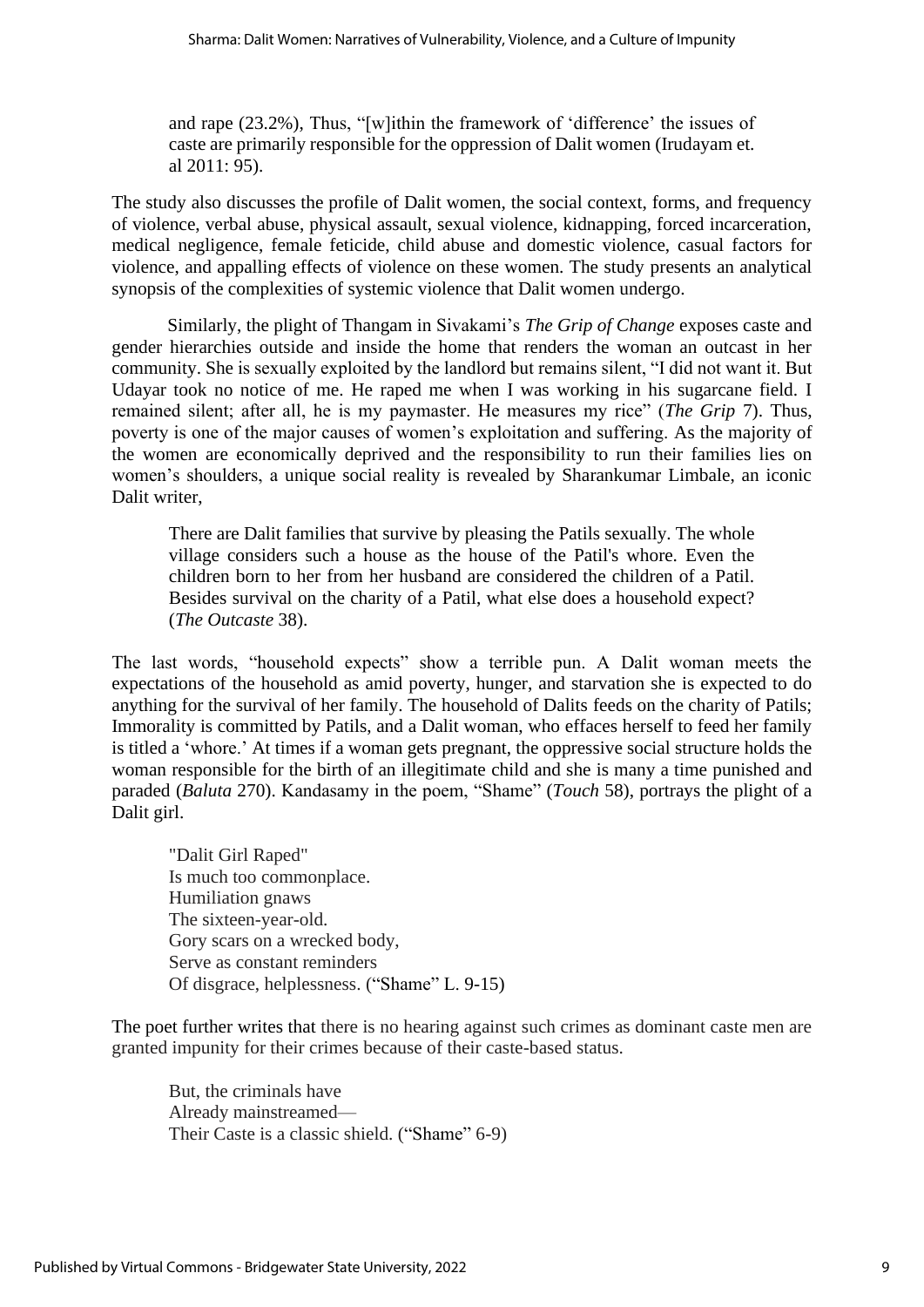Caste disparities lead to violence against lower-caste woman, who is expected to yield to uppercaste male chauvinism. The cruelty of caste discrimination is exposed when she moves from passivity to active assertion of her anguish against the exploiting masculine brutality and has to suffer social indignation. The study of *The Grip* explicates when the liaison between Udayar and Thangam is disclosed, Udayar's brothers-in-law attack her and beat her, and threaten to kill her. Udayar also abuses her:

Ungrateful whore! Even if she was hurt by the hand adorned with gold! A *parachi* [low caste] could have never dreamt of being touched by a man like me! My touch was a boon granted for penance performed in her earlier births (*The Grip* 31).

But, Thangam's saga of exploitation lingers and now she is exploited at the hands of the rich of her own [Dalit] community. As she seeks help from Kathamuthu, a Dalit leader, his help proves transitory. He provides her shelter but exploits her sexually. In the afternoon while she was sleeping in the kitchen, he rapes her, and then he compels her to be his mistress. He finally marries her to grab her money, which she gets from the court case. Therefore, the narratives of Thangam, Marriam, and others implicate the helplessness of Dalit women, their poverty, oppression, vulnerability, and sexual exploitation. Therefore, every time a woman from the lower caste is sexually assaulted, it becomes clear that the existing casteist social structure and the status of women in society are responsible for the violation of their human rights. While explaining the sexual assault on Dalit women, Anupama Rao states:

Dalit women's bodies are seen collectively as mute, and capable of bearing penetration and other modes of marking 'upper' caste hegemony without the intervention of a discourse of desire and/or sexuality, because of the overdetermination of this violence as caste privilege (Rao 2003: 293).

Furthermore, newspaper archives and social media also reveal their physical, mental, economic, and sexual exploitation due to the intersectional nature of caste, class, and gender. Various cases of violence committed against Dalit women have always been reported. Few are included here.

## *The Khairlanji massacre 2006*

On 29 September 2006, four members of the Bhotmange family belonging to a Scheduled caste were murdered in a small village called Khairlanji in Maharashtra. The women of the family, Surekha and Priyanka, were paraded naked in public before being murdered. Enraged by a police complaint lodged the previous day by Surekha over a land dispute, the accused dragged out Surekha and two of her sons, and daughter, paraded them naked in the village, and then hacked them to death.

Numerous cases of atrocities committed against Dalit women have been recorded in *Unheard Voices* An alternative report for the 15th – 19th periodic report on India submitted by the Government of the Republic of India for the 70th session of the Committee on the Elimination of Racial Discrimination, Geneva, Switzerland Jan. 2007 by Tamil Nadu Women's Forum<sup>16</sup>. For example:

## *Rajasthan Dalit Social Worker Gang-raped –January 24th, 2006*

In a chilling reminder of the Bhanwari Devi case, a Rajasthan *Anganwadi* worker was allegedly gang-raped by her supervisors during a state-sponsored training session. Instead of

<sup>&</sup>lt;sup>16</sup> Tamil Nadu Women's Forum is a state-level initiative (in India) for women's rights and gender justice. Tamil Nadu Women's Forum (TNWF) was started in 1991 in order to train women for more leadership, to strengthen the women's movement, and to build up a strong people's movement.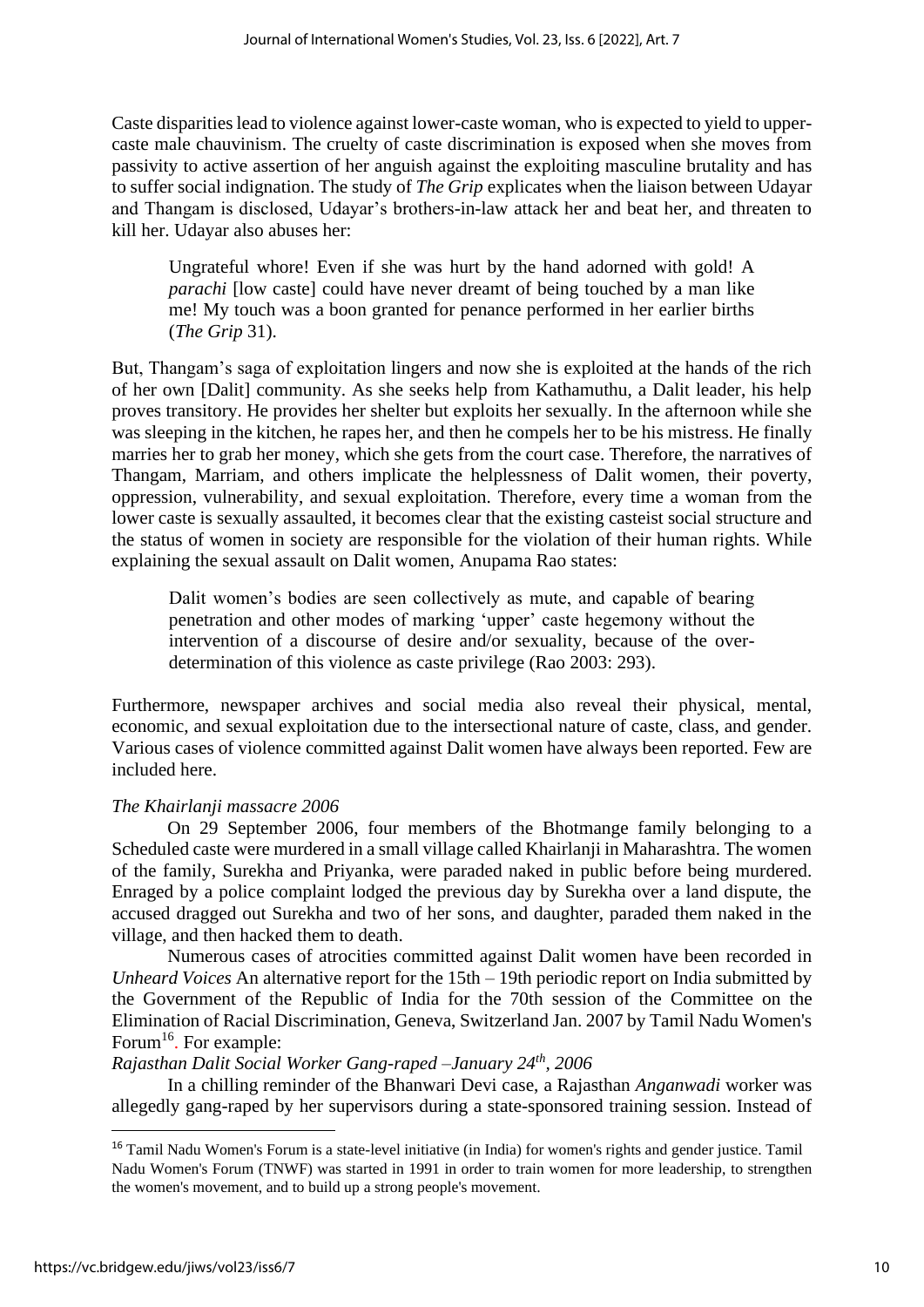helping the 25-year-old Dalit woman, the police tried to hush up the incident, declaring her mentally unstable and packing her off to a psychiatric clinic. However, the rape incident of Bhanwari led India to pass and implement the 'Sexual Harassment Law' (*Unheard Voices, 2007*).

## *Dalit Women Tortured in Jail – Punjab February 18, 2006*

Three Dalit women from Muktsar district in Punjab have accused the police of torturing them, including administering electric shock to their "private parts" and confining them illegally (*Unheard Voices, 2007).*

## *Dalit Woman beat up and paraded naked*

A 50-year-old Dalit woman in a Jharkhand village was beaten up and paraded naked for allegedly "selling" a 12-year-old boy in Uttar Pradesh two years ago (*Unheard Voices, 2007*).

## *Dalit Women paraded half-naked for 'not toeing' the Panchayat line*

Bhopal: A woman was allegedly beaten up, stripped, and paraded by women in Dedgaon village of Harda district because a young girl from the village had been found in her house in a compromising position with an upper-caste boy (*Unheard Voices, 2007*). Despite a 1989 law to prevent atrocities against the community, there are persistent cases of violence against Dalit women. They continue to be stalked, abused, molested, raped, and murdered with impunity.

## *Uttar Pradesh Dalit girl, the victim of brutal gang rape, dies in Delhi hospital- September 29th, 2020*

A 19-year-old Dalit girl from Hathras village in Uttar Pradesh was brutally assaulted by four upper-caste men and later strangulated and dragged with her dupatta. She succumbed to multiple injuries and was admitted to Safdarjung Hospital in New Delhi (The Hindu: Sept. 30, 2020). And following reports tell tales of contradictions and the truth getting lost in the cacophony. [From Khairlanji to Hathras, the rape story repeats itself for Dalit women.](https://www.newsclick.in/Khairlanji-Hathras-Rape-Story-Repeats-Dalit-Women) We cannot ignore the context of caste and see Hathras, Khairlanji, or thousands of other assaults merely as sexual crimes. Still, the unique issues of Dalit women remain unaddressed in Feminist movements.

## **Victims of Religious Practices**

Dalit women are also the victims of specific social customs and religious practices. Some of these customs include the *devadasi/jogini* system (temple prostitution). In this system, Dalit girls are married to a village god by their parents. These girls are then sexually exploited by the landlords and rich men of the village. According to K.A. Geetha (2020) in the Dalit community, economic survival is the main reason that parents dedicate their daughters as *devadasis<sup>17</sup>* , "The remuneration that the family receives in return for the dedication serves as potential bait for poor communities" (69). Besides, there are several other reasons too. If the village has suffered a drought, there is a widespread belief that the dedication of the *devadasi* will bring prosperity. Given their economically weaker position, Dalit girls become the obvious targets. At times, the family dedicates a girl to the temple, to be blessed with a male heir (Geetha, 2020). This system of religious sexual exploitation is found in several parts of India

<sup>&</sup>lt;sup>17</sup> The *devdasi*, was a girl who was dedicated to the temple and became a dancer, occupied a high ritual status within the temple. She owned land in her own name (Chakravarti 2018: 84). But for Dalit *devdasi* the situation is different.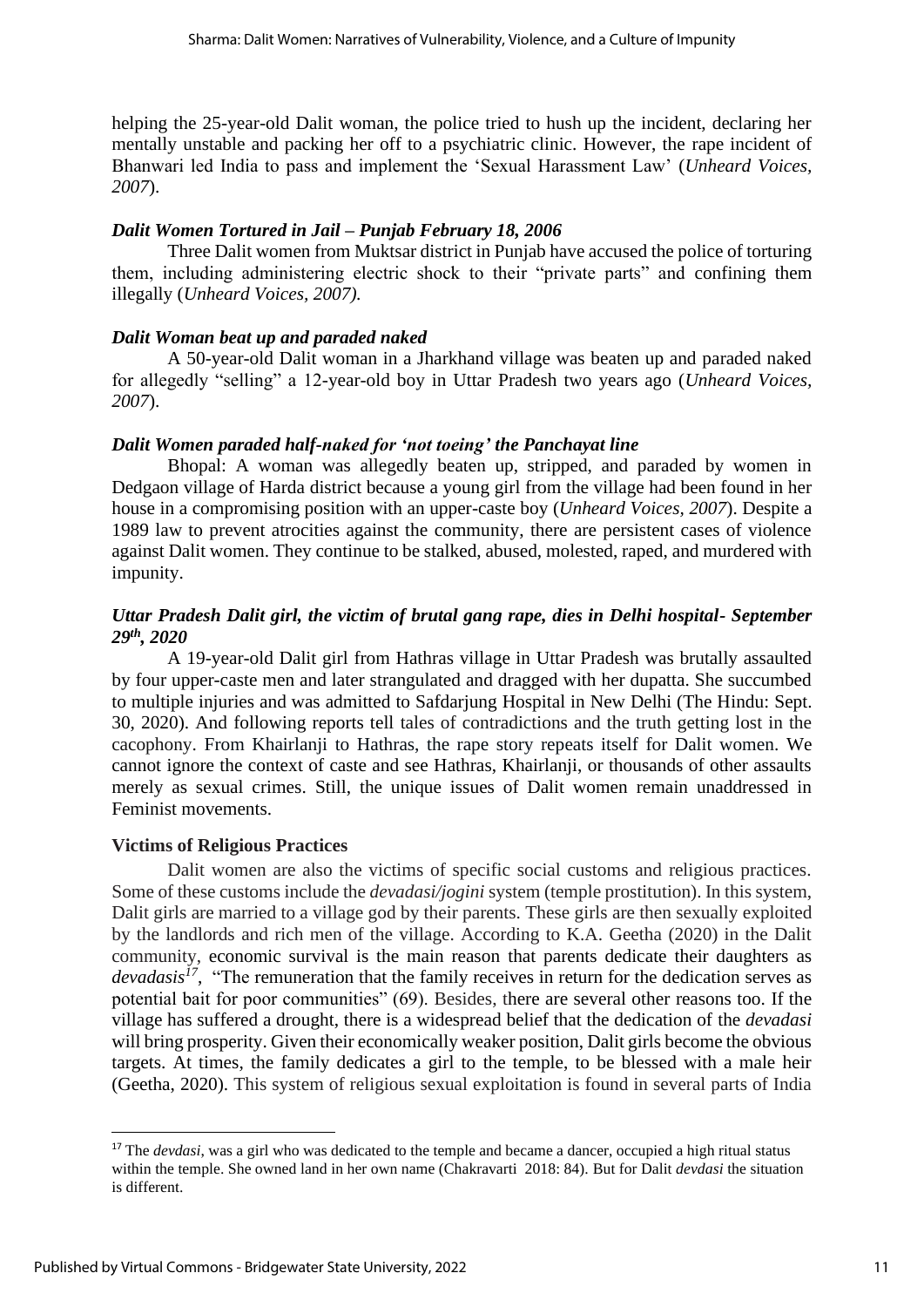such as Maharashtra, Karnataka, Andhra Pradesh, Tamil Nadu, and Orissa. Karnataka alone has identified close to 30,000 devadasi women (*The Hindu* 2016).

#### **Conclusion and Approach to Prevention**

The study underlines that violence against Dalit women is the outcome of gender-based inequalities, compounded, and intensified by caste discrimination. In Indian rural society, violence acts as a crucial social mechanism to maintain Dalit women's caste and gender subordinate position to men and particularly men of dominant castes. Many a time sexual exploitation and rape of these women are justified by dominant caste men as ennobling the Dalit woman victim-survivor and her caste. Furthermore, low caste women are concerned to be impure the protection of their chastity or purity is never the consideration. Also, their repeated abuse through sexual crimes underscores the low position of their caste. Thus, sexual violence against Dalit women is a means to sustain the caste disparity and oppress the lower castes. The study thus illustrates that caste discrimination against Dalit women undermines their dignity, self-respect, and economic, political, and social development, which in turn makes them vulnerable. They are left with no choice. Since caste discrimination is ingrained in society and is rampant in rural areas, it is important to improve the environment which sustains this evil practice.

The foremost factor to bring transformation in society is the education of the deprived sections. Women's education is intrinsically important to make them conscious of their exploitations and aware of their rights. Education empowers women by flourishing many of their capacities, enables them to respond to the challenges, and brings a reduction in inequalities by confronting their traditional roles. Ironically many Dalit women are educationally backward despite the facilities for free education. The reasons for the high rate of illiteracy among Dalit women are resistance from the family to send girls to schools, insecurity in villages, and girl child labor that forces girls to take care of their siblings when the parents are away at work. Therefore, gender discrimination starts at a very early stage in the life of a Dalit girl. Hence, the study recommends progressive educational policies in imparting vocational skills to dropouts. Dalit girls/women should be given preference and special treatment under existing and future programs. Many policies and schemes for Dalits and women's empowerment exist at the national, state, and local levels in many sectors including health, education, economic and political participation. Many schemes for Dalits are availed by elites of the community. Thus, social and economic stratification among Dalits prevents the reaching of the benefits to those who are in real need. Also, as many schemes have been introduced by the Indian government for the upliftment of the deprived sections; it is important to introduce the benefits to women as they are responsible for running their households.

#### **References**

Arpita Mukhopadhyay. 2016. *Feminisms.* Hyderabad: Orient Black Swan.

- Bama. 2005. *Sangati Events*. Translated by Lakshmi Holmstrom. New Delhi: Oxford University Press.
- Bankim Chander Mandel, "Dalit Feminist Perspectives in India," *Voice of Dalit* 6, no. 2 (2013): 129.

Beauvoir, Simone de.1989. *The Second Sex*. Translated by H.M. Parshley. New York: Vintage.

Chaudhuri, Maitrayee. 2005. *Feminism in India (Issues in Contemporary Indian Feminism).* New York: Zed,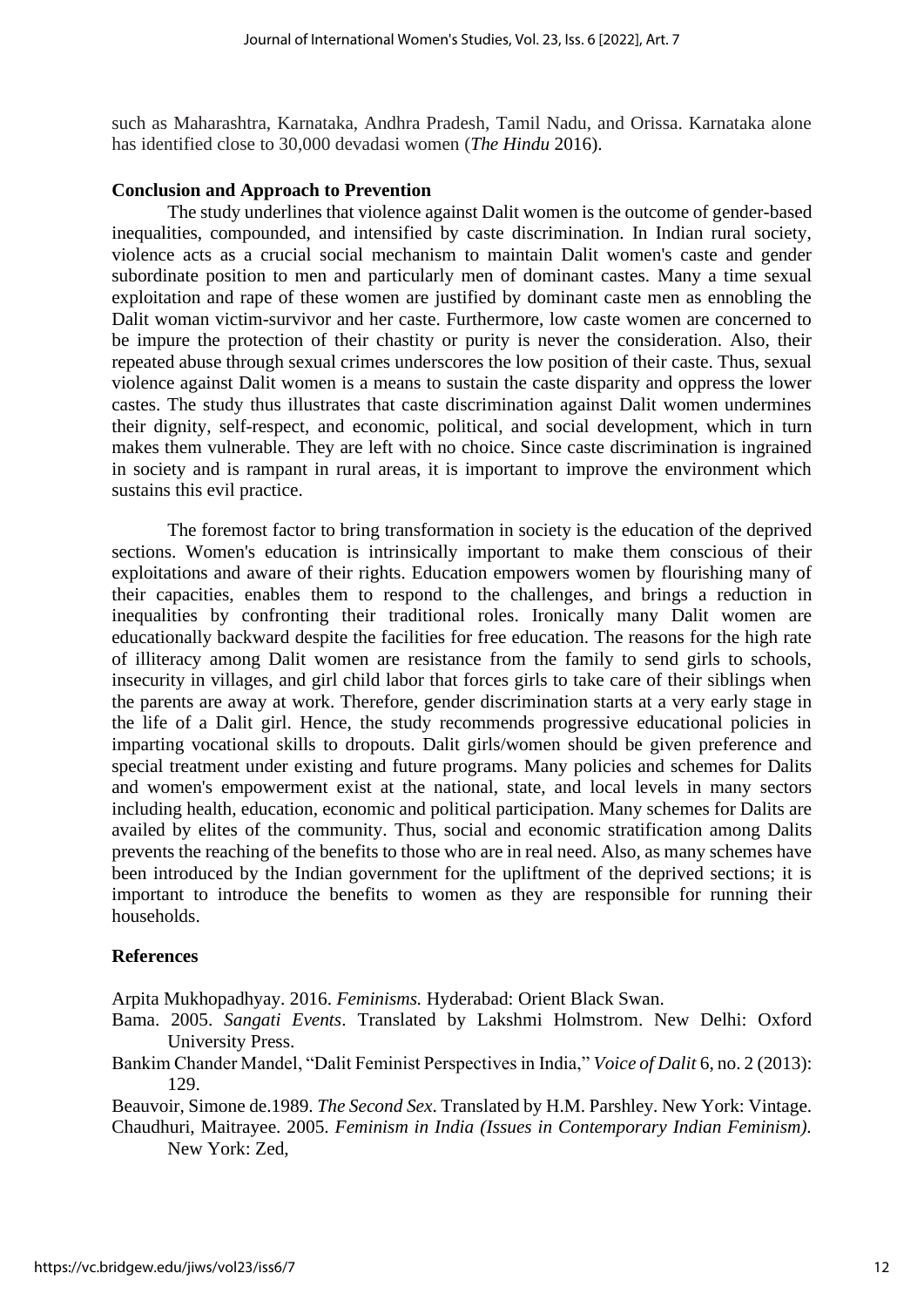- Collins, Patricia Hill. "Learning from the Outsider Within: The Sociological Significance of Black Feminist Thought." *Social Problems* Vol. 33, no. 6 (1986): S14–32. Special Theory Issue, pp. 14-32.<http://www.jstor.org/stable/800672>
- Dutta, S. Sumi. "Four Dalit Women are Raped every day, with Several on Multiple Occasions" *The New Indian Express.* May 19, 2019.
- Eliot, T. S. "Tradition and the Individual Talent." *Perspecta* Vol. 19 (1982): 36–42. https://doi.org/10.2307/1567048.
- Geetha, K. A. "In Perennial Oppression: Internalized Ideologies of the Devadasis." *Journal of International Women's Studies* Vol. 21, no2 (2020): 67-75.
- Govinda, Radhika. "Interrogating Intersectionality: Dalit Women, Western Classrooms, and the Politics of Feminist Knowledge Production. Journal of International Women's Studies, 23 no.2 (2022): 72-86. Available at: https://vc.bridgew.edu/jiws/vol23/iss2/6
- Guru, Gopal, and Sundar Sarukkai. 2012. *The Cracked Mirror: An Indian Debate on Experience and Theory*. New Delhi: Oxford University Press.
- Guru, Gopal "Dalit Women Talk Differently" *Economic and Political Weekly* (1995): 2548 2550.
- Irudayam, S.J Aloysius, Mangubhai P. Jayshree, Lee Joel G. 2011. *Dalit Women Speak Out: Caste, Class and Gender Violence in India.* New Delhi: Zuban.
- Jana, Ujjwal. "The struggle to annihilate caste will be victorious: Meena Kandasamy in Conversation with Ujjwal Jana." *Postcolonial Text* 4, no 4 (2008): 2
- Kamble, Baby. 2008. *The Prisons We Broke*. Translated by Maya Pandit. Delhi: Orient Blackswan Private Limited.
- Kandaswamy, Meena. "Aggression." *Touch.* Mumbai: Peacock Books, 2006.
- Limbale, Sharankumar. 1984. *The Outcaste.* (Bookmark, S., Trans.). New Delhi: Oxford University Press.
- Omvedt, Gail. "The Downtrodden among the Downtrodden: An Interview with a Dalit Agricultural Laborer." *Signs* 4, no. 4 (1979): 763–74. http://www.jstor.org/stable/3173371.
- Parthasarathy Sindhuja, "Slaves of Circumstance" in *The Hindu*, June 02, 2016.
- Pawar, Daya. 2015. *Baluta*. Trans. Jerry Pinto. Speaking Tiger Books.
- Pawar, Urmila. 2015. *The Weave of My Life.* Translated by Maya Pandit. Kolkata: Stree.
- Rege, Sharmila. "A Dalit Feminist Standpoint" *Gender and Caste.* Ed. Anupama Rao New Delhi: Kali for Women (2003), 90-101.
- Rege, Sharmila. 2006. *Writing Caste /Writing Gender Reading Dalit Women's Testimonies*. New Delhi: Zubaan.
- Sabharwal, S. N., and Wandana Sonalkar. "Dalit Women in India: At the Crossroads of Gender, Class, and Caste." *Global Justice: Theory Practice Rhetoric* 8, no. 1 (2015): 44-73.
- Sivakami, P. 2006. *The Grip of Change*. Translated by P. Sivakami. Hyderabad: Orient BlackSwan.
- Spivak, Gayatri Chakravorty*.* "Can the Subaltern Speak?" in *Marxism and the Interpretation of Culture*, eds. Cary Nelson and Lawrence Grossberg. Basingstoke: Macmillan (1988): 271–313.
- Sharma, Bhushan. "Narratives of Dalit Women and 'the Outsider Within': Toward a Literary Practice of Dalit Feminist Standpoint. *Journal of International Women's Studies*, 22, no. 4, (2021): 25-40. <https://vc.bridgew.edu/jiws/vol22/iss4/3>
- Tamil Nadu Women's Forum. "Unheard Voices Dalit Women" An alternative report for the 15th – 19th periodic report on India submitted by the Government of the Republic of